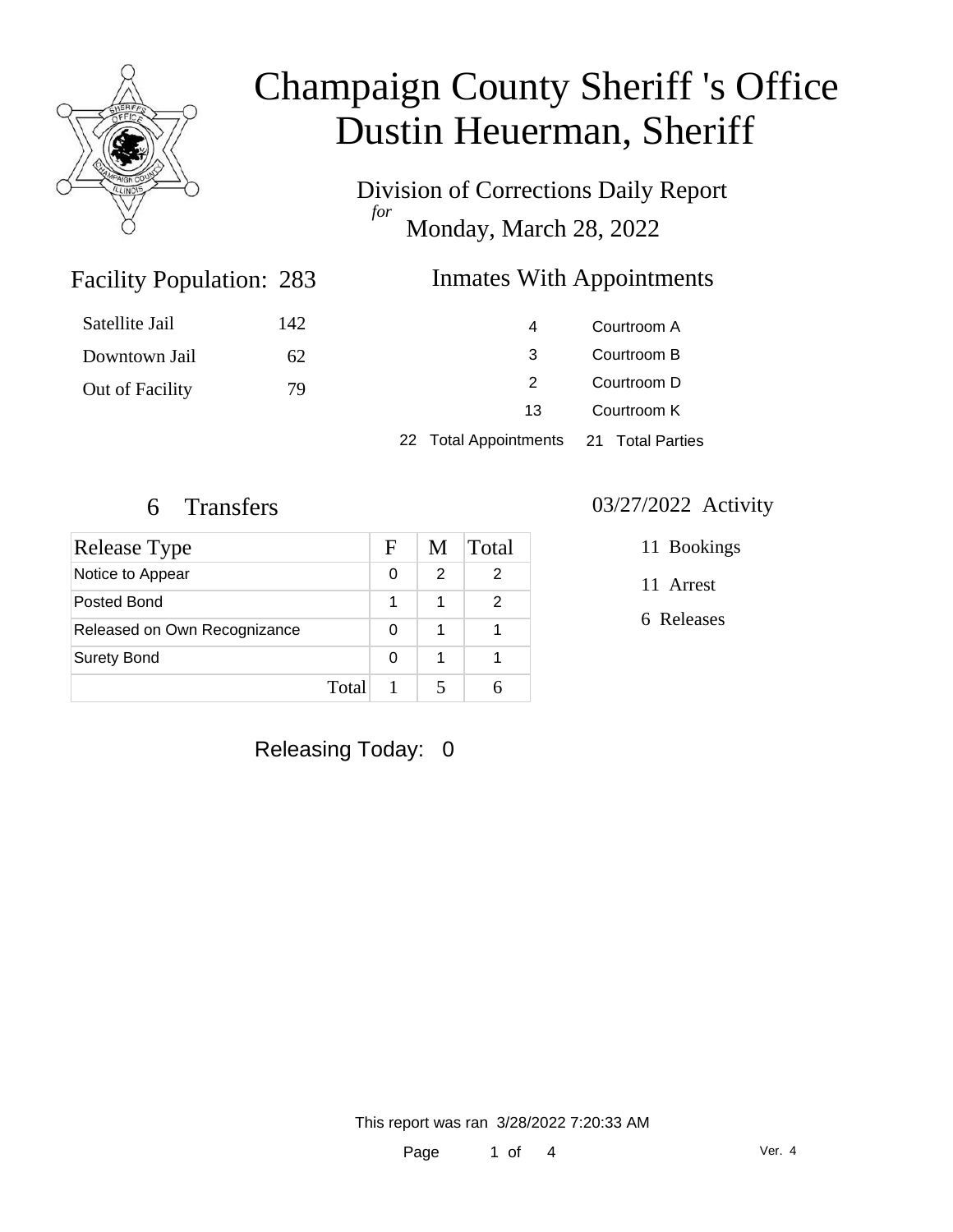

Division of Corrections Daily Report *for* Monday, March 28, 2022

#### Custody Status Count

- Electronic Home Dentention 9
	- Felony Arraignment 16
	- Felony Pre-Sentence 6
		- Felony Pre-Trial 218
	- Felony Pre-Trial DUI 5
	- Felony Sentenced CCSO 4
	- Felony Sentenced IDOC 14
		- Hold Other 1
		- Hold Sentenced IDOC 1
	- Misdemeanor Arraignment 2
		- Misdemeanor Pre-Trial 4
			- Petition to Revoke 1
			- Remanded to DHS 2
				- Total 283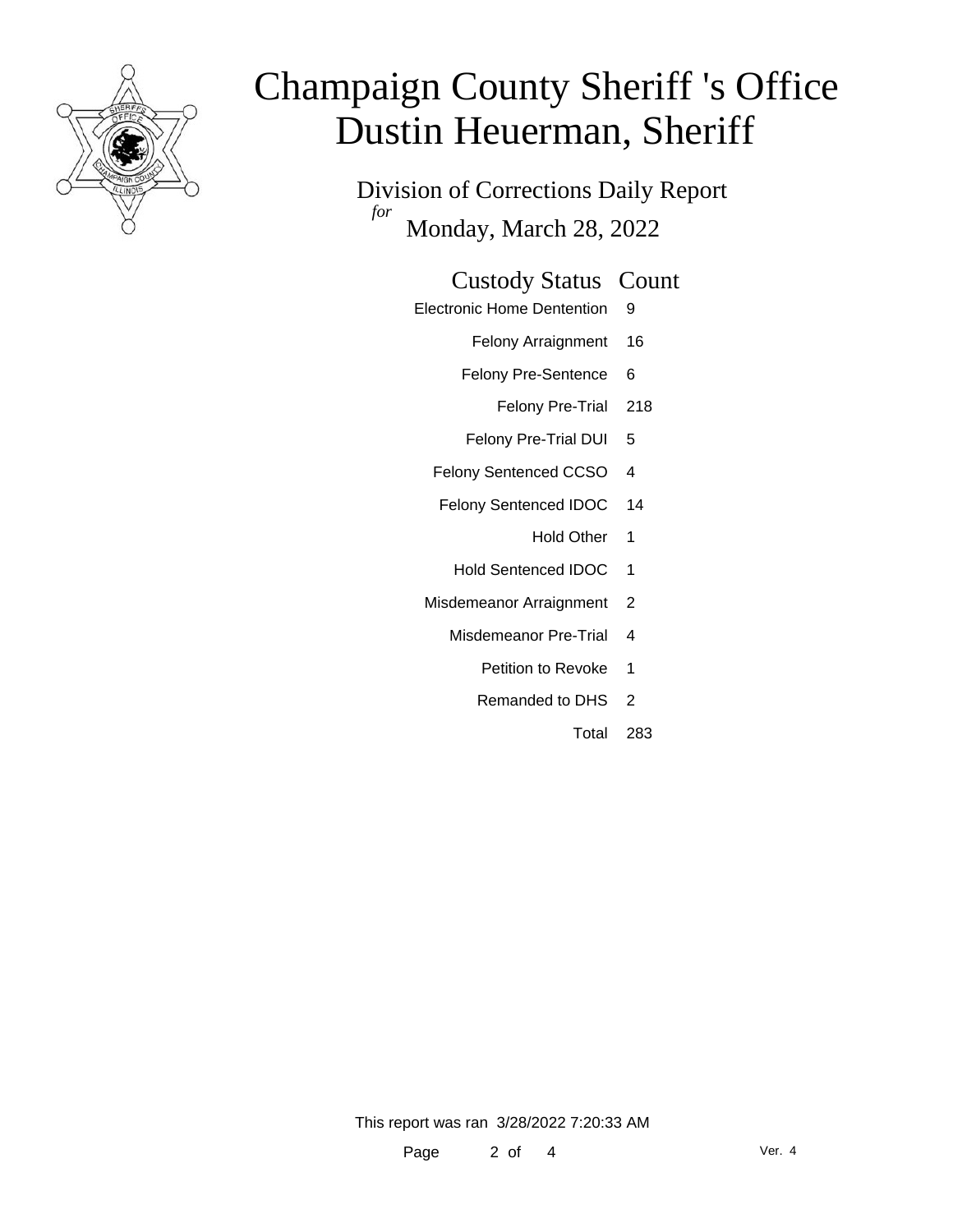

Division of Corrections Daily Report *for* Monday, March 28, 2022

### Inmates With Appointments

| Location    | Number of Records / Node |
|-------------|--------------------------|
| Courtroom K | 1 / Satellite Jail       |
| Courtroom B | 1 / Downtown Jail        |
| Courtroom A | 1 / Downtown Jail        |
| Courtroom K | 1 / Satellite Jail       |
| Courtroom K | 1 / Satellite Jail       |
| Courtroom D | 2 / Satellite Jail       |
| Courtroom A | 1 / Out of Facility      |
| Courtroom A | 1 / Satellite Jail       |
| Courtroom K | 1 / Satellite Jail       |
| Courtroom K | 1 / Satellite Jail       |
| Courtroom K | 1 / Satellite Jail       |
| Courtroom B | 1 / Out of Facility      |
| Courtroom B | 1 / Satellite Jail       |
| Courtroom K | 1 / Satellite Jail       |
| Courtroom A | 1 / Satellite Jail       |
| Courtroom K | 1 / Satellite Jail       |
| Courtroom K | 1 / Satellite Jail       |
| Courtroom K | 1 / Satellite Jail       |
| Courtroom K | 1 / Satellite Jail       |
| Courtroom K | 1 / Satellite Jail       |
| Courtroom K | 1 / Satellite Jail       |
|             |                          |

### **Transfers**

| <b>BANZADIO DIAWA, JOSEPH</b>     | Released on Own Recognizance | Satellite Jail |
|-----------------------------------|------------------------------|----------------|
| <b>BRUMFIELD, MICHAEL ANTHONY</b> | Notice to Appear             | Satellite Jail |